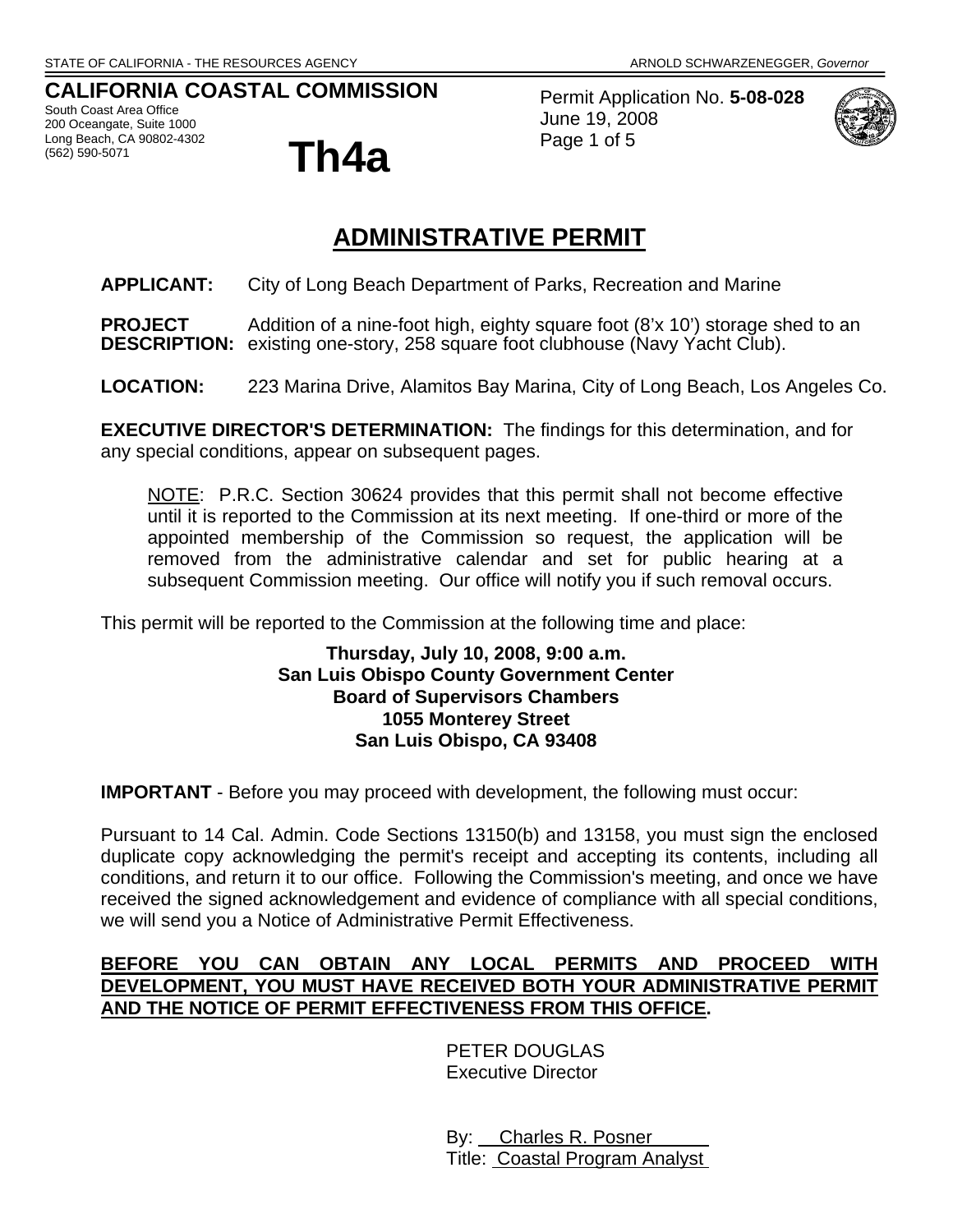#### 5-08-028 Page 2 of 5

### **STANDARD CONDITIONS:**

- 1. Notice of Receipt and Acknowledgment. The permit is not valid and development shall not commence until a copy of the permit, signed by the permittee or authorized agent, acknowledging receipt of the permit and acceptance of the terms and conditions, is returned to the Commission office.
- 2. Expiration. If development has not commenced, the permit will expire two years from the date this permit is reported to the Commission. Development shall be pursued in a diligent manner and completed in a reasonable period of time. Application for extension of the permit must be made prior to the expiration date.
- 3. Interpretation. Any questions of intent or interpretation of any term or condition will be resolved by the Executive Director or the Commission.
- 4. Assignment. The permit may be assigned to any qualified person, provided assignee files with the Commission an affidavit accepting all terms and conditions of the permit.
- 5. Terms and Conditions Run with the Land. These terms and conditions shall be perpetual, and it is the intention of the Commission and the permittee to bind all future owners and possessors of the subject property to the terms and conditions.

#### **SPECIAL CONDITIONS:** See Page Four.

# **EXECUTIVE DIRECTOR'S DETERMINATION (continued):**

The Executive Director hereby determines that the proposed development is a category of development which, pursuant to PRC Section 30624, qualifies for approval by the Executive Director through the issuance of an Administrative Permit. Subject to Standard and Special Conditions as attached, said development is in conformity with the provisions of Chapter 3 of the Coastal Act of 1976 and will not have any significant impacts on the environment within the meaning of the California Environmental Quality Act. If located between the nearest public road and the sea, this development is in conformity with the public access and public recreation policies of Chapter 3.

# **FINDINGS FOR EXECUTIVE DIRECTOR'S DETERMINATION:**

#### **A. Project Description**

The proposed project involves the addition of a nine-foot high, eighty square foot (8'x 10') storage shed to an existing one-story, 258 square foot clubhouse at the Alamitos Bay Marina in southeast Long Beach (See Exhibits). The Navy Yacht Club, which leases the clubhouse property from the City of Long Beach, intends to use the proposed shed to store equipment. The proposed project includes no changes to the adjacent buildings or docks at the marina mole where the proposed project is located (Exhibit #2). The adjacent facilities on the mole include a fueling dock, a sewer pump-out, a small public park with picnic tables, and a public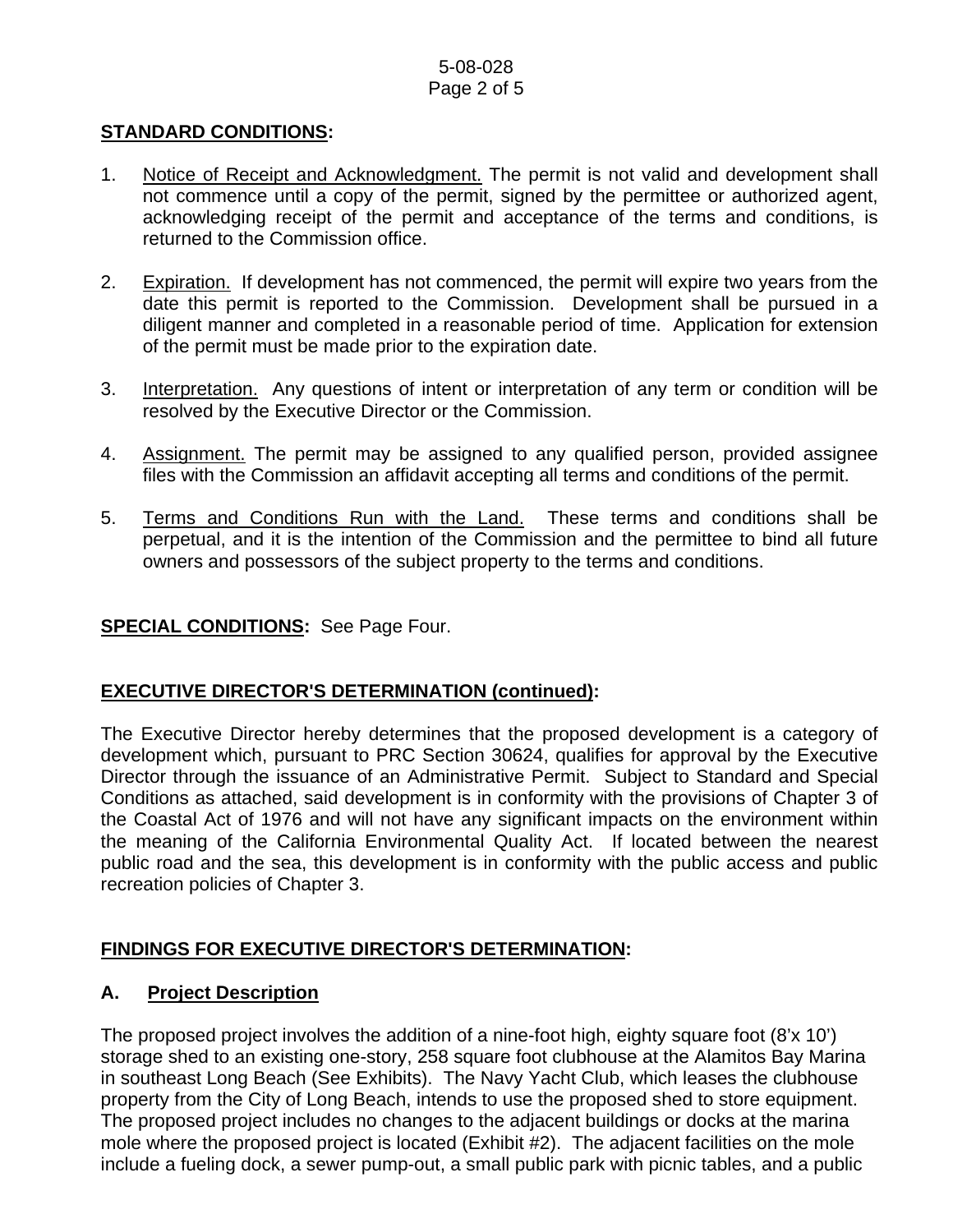#### 5-08-028 Page 3 of 5

parking area with 24 parking spaces. The proposed project does not include any changes to the parking lot management or configuration. The proposed project will not interfere with public use of the walkway that exists between the marina's seawall and the leased clubhouse property.

The proposed project is situated on Tidelands within the Commission's coastal development permit jurisdiction. The proposed project has been approved by the City of Long Beach Marine Bureau, and will not: (a) obstruct public views to or along the coast; (b) adversely impact public access to and use of the water; (c) adversely impact public recreational use of a public park or beach; or (d) otherwise adversely affect recreation, access or the visual resources of the coast. Therefore, the proposed project is consistent with the Chapter 3 policies of the Coastal Act and previous Commission approvals.

# **B. Marine Resources**

The proposed development does not result in the fill of coastal waters and will not have any significant adverse effect on sensitive marine resources, such as eelgrass. Therefore, the Commission finds that the proposed development conforms with Section 30230 and 30233 of the Coastal Act.

# **C. Water Quality**

The proposed project will be occurring adjacent to coastal waters. The storage or placement of construction material, debris, or waste in a location where it could be discharged into coastal waters would result in an adverse effect on the marine environment. To reduce the potential for construction related impacts on water quality, the Commission imposes special conditions requiring, but not limited to, the appropriate storage and handling of construction equipment and materials to minimize the potential of pollutants to enter coastal waters and for the use of on-going best management practices following construction. As conditioned, the Commission finds that the development conforms with Sections 30230 and 30231 of the Coastal Act.

#### **D. Public Access and Recreation**

As conditioned, the proposed development will not have any new adverse impact on public access to the coast or to nearby recreational facilities. Thus, as conditioned, the proposed development conforms with Sections 30210 through 30214, Sections 30220 through 30224, and 30252 of the Coastal Act.

# **E. Local Coastal Program**

A coastal development permit is required from the Commission for the proposed development because it is located within the Commission's area of original jurisdiction. The Commission's standard of review for the proposed development is the Chapter 3 policies of the Coastal Act. The City of Long Beach certified LCP is advisory in nature and may provide guidance. The Commission certified the City of Long Beach LCP on July 22, 1980. As conditioned, the proposed development is consistent with Chapter 3 of the Coastal Act and with the certified LCP for the area.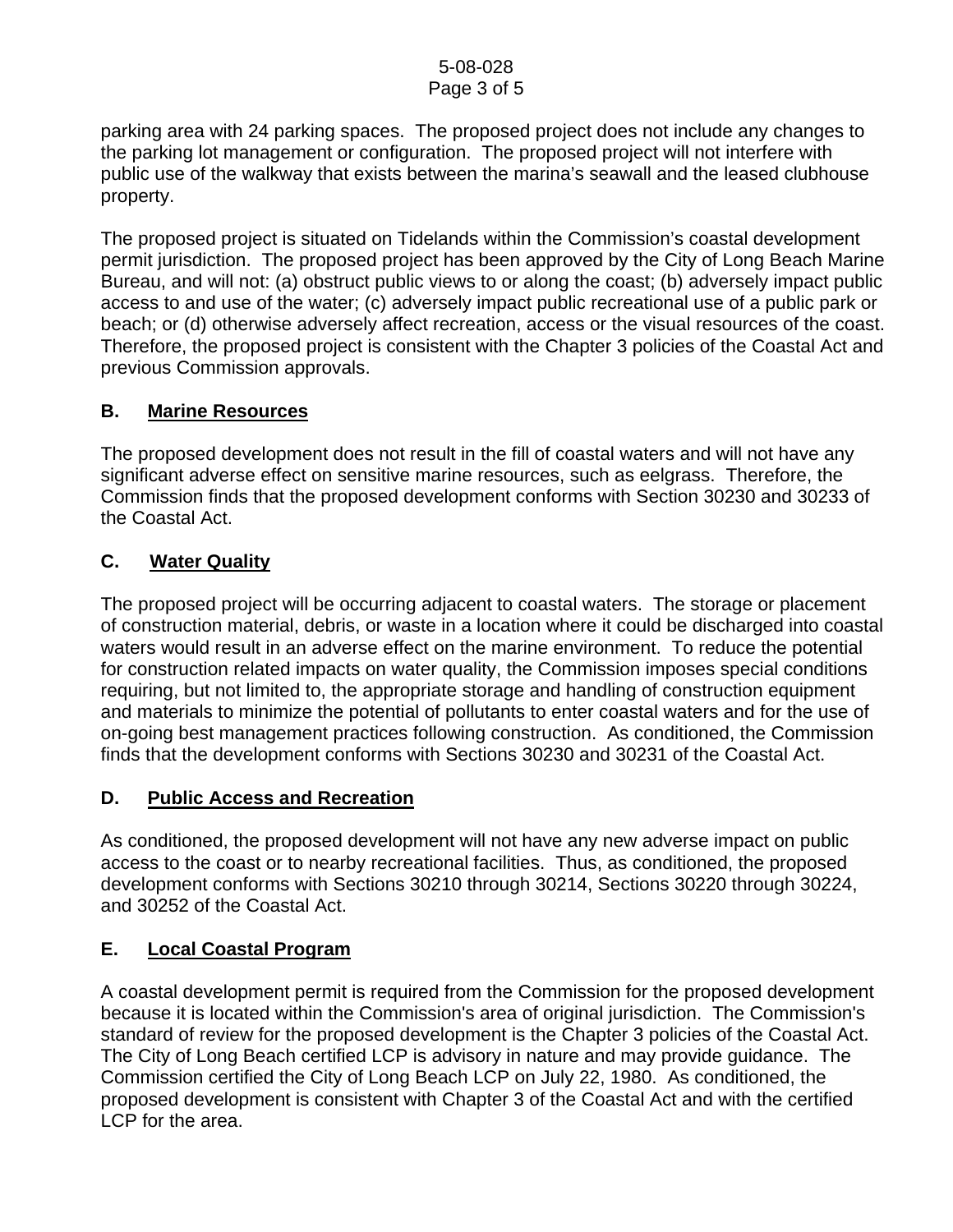# **F. California Environmental Quality Act (CEQA)**

As conditioned, there are no feasible alternatives or feasible mitigation measures available which would substantially lessen any significant adverse effect which the activity may have on the environment. Therefore, the Commission finds that the proposed project, as conditioned to mitigate the identified impacts, is the least environmentally damaging feasible alternative and can be found consistent with the requirements of the Coastal Act to conform to CEQA.

# **SPECIAL CONDITIONS:**

#### **1. Permit Compliance**

 The permitted use of the approved development is for boating related uses only. All development must occur in strict compliance with the proposal as set forth in the application for permit, subject to any special conditions. Any deviation from the approved plans must be submitted for review by the Executive Director to determine whether an amendment to this coastal development permit is required.

#### **2. Construction Responsibilities and Debris Removal**

By acceptance of this permit, the applicant agrees that the permitted development shall be conducted in a manner that protects water quality pursuant to the implementation of the following BMPs:

- a) No construction materials, equipment, debris, or waste will be placed or stored where it may be subject to wind or rain erosion and dispersion.
- b) Any and all demolition/construction material shall be removed from the site (via the alley only) within ten days of completion of demolition/construction and disposed of at an appropriate location. If the disposal site is located within the coastal zone, a coastal development permit or an amendment to this permit shall be required before disposal can take place.
- c) Erosion control/sedimentation Best Management Practices (BMPs) shall be used to control sedimentation impacts to coastal waters during construction. BMPs shall include, but are not limited to: placement of sand bags around drainage inlets to prevent runoff/sediment transport into the sea.
- d) Any spills of construction equipment fluids or other hazardous materials shall be immediately contained on-site and disposed of in an environmentally safe manner as soon as possible.
- e) Washout from concrete trucks shall be disposed of at a location not subject to runoff and more than fifty feet away from all stormdrains, open ditches and surface waters.
- f) All trash generated by construction activities within the project area shall be disposed of at the end of each day, or as soon as possible.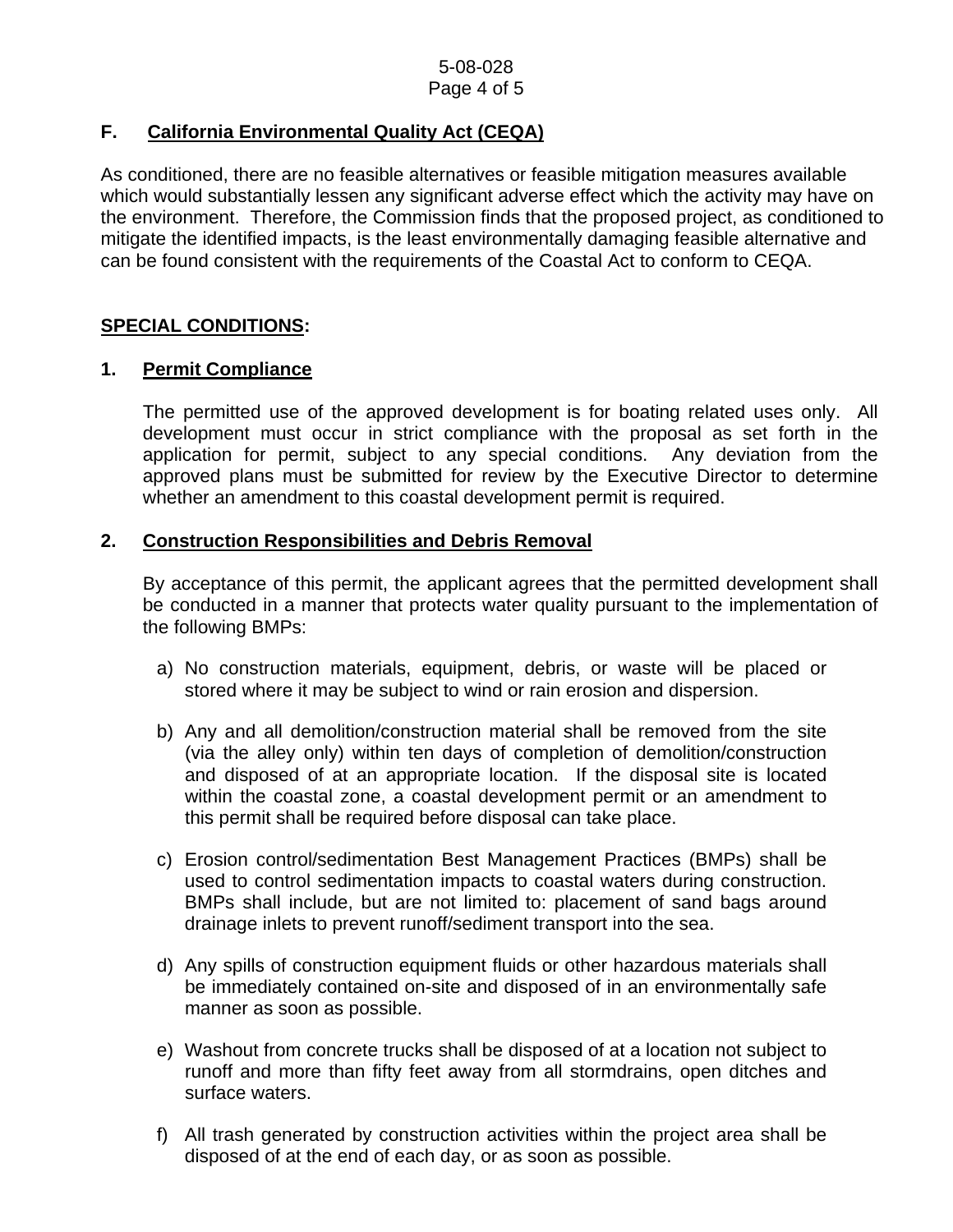#### 5-08-028 Page 5 of 5

g) All grading and excavation areas shall be properly covered and sandbags and/or ditches shall be used to prevent runoff from leaving the site, and measures to control erosion must be implemented at the end of each day's work.

### **3. Public Access along the Waterway**

The proposed project shall not interfere with public access and use of the public walkway that runs along the waterfront.

# **ACKNOWLEDGMENT OF PERMIT RECEIPT/ACCEPTANCE OF CONTENTS:**

I/We acknowledge that I/we have received a copy of this permit and have accepted its contents including all conditions.

Applicant's Signature Date of Signing

\_\_\_\_\_\_\_\_\_\_\_\_\_\_\_\_\_\_\_\_\_\_\_\_\_\_\_\_ \_\_\_\_\_\_\_\_\_\_\_\_\_\_\_\_\_\_\_\_\_\_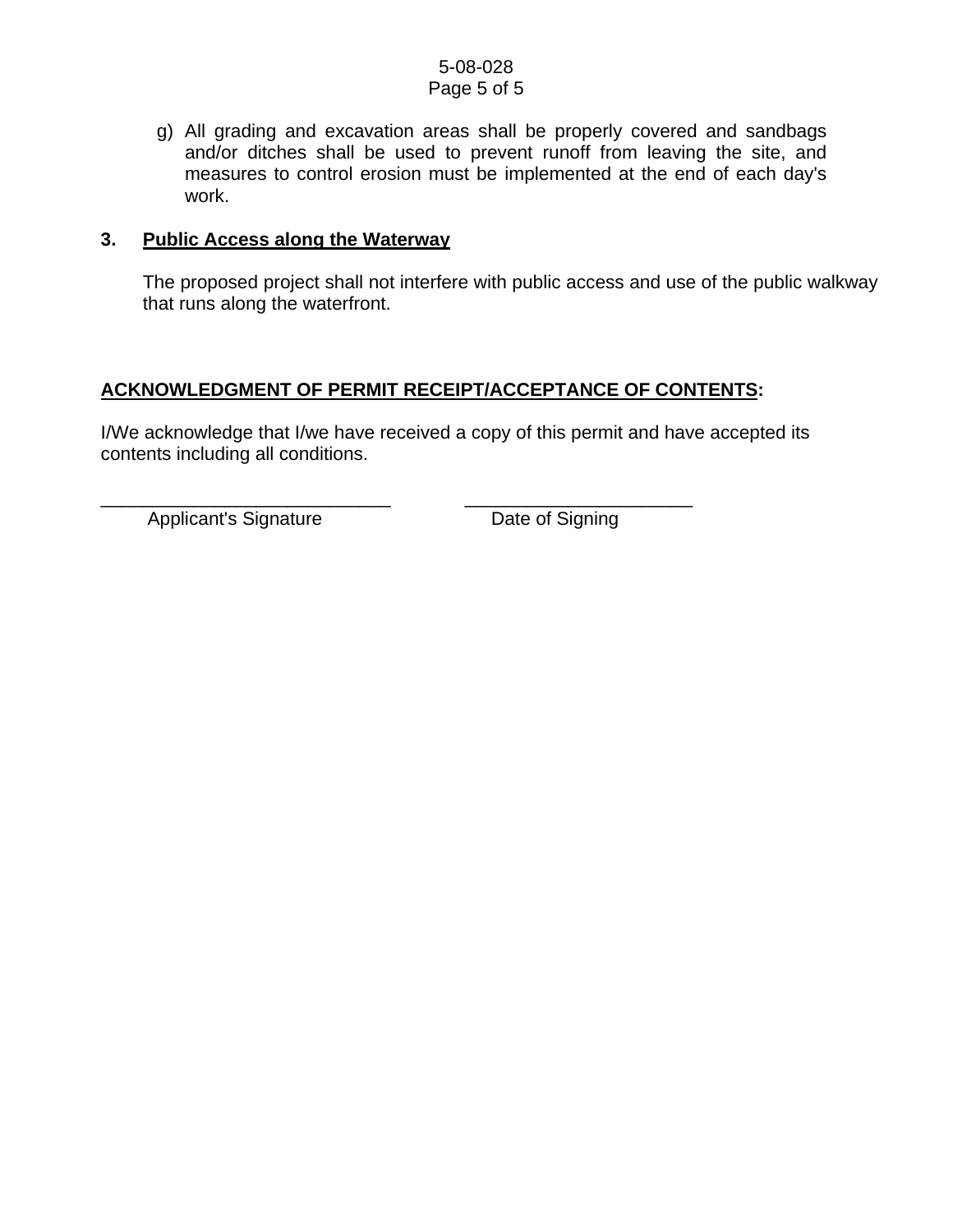# **City of Long Beach**

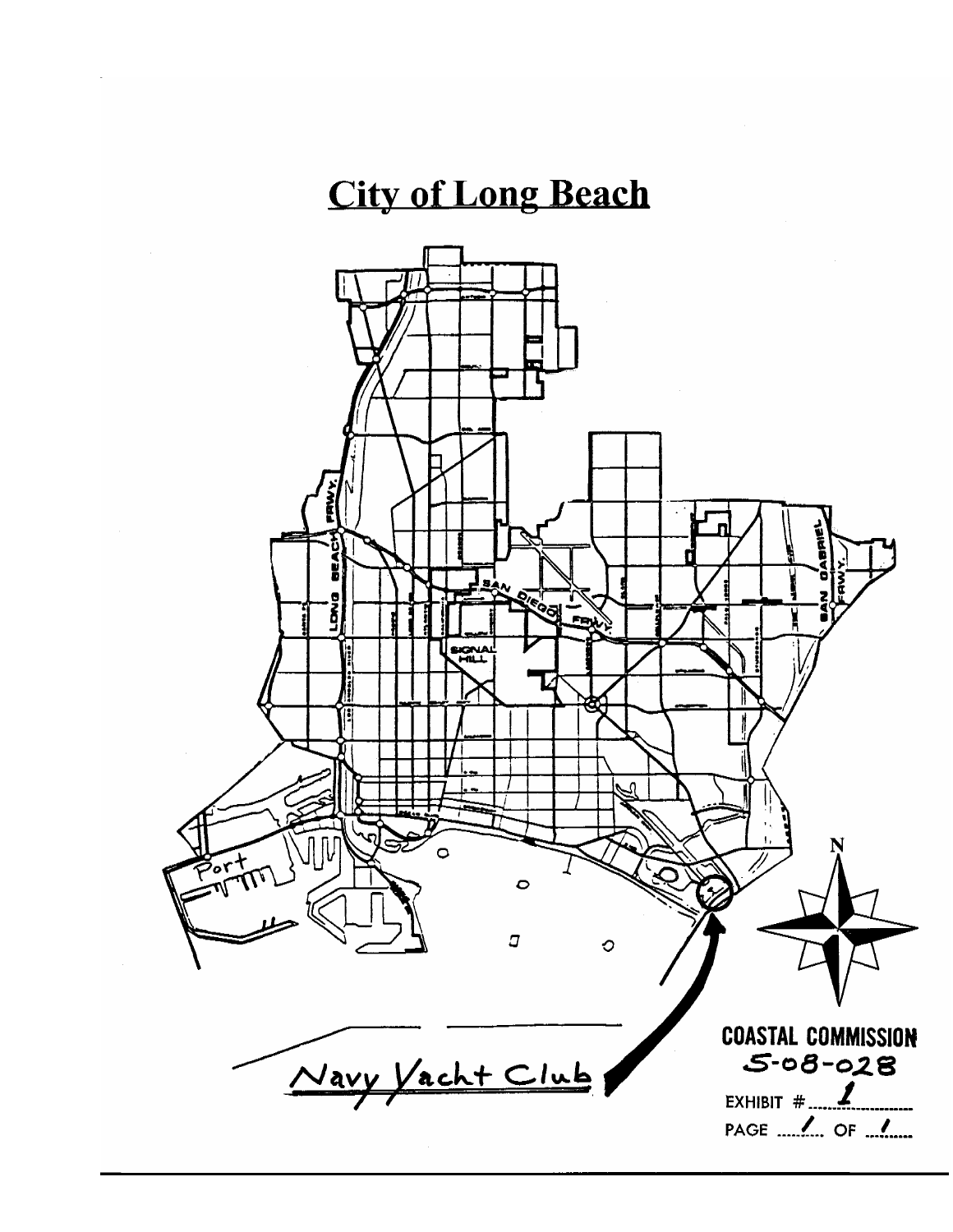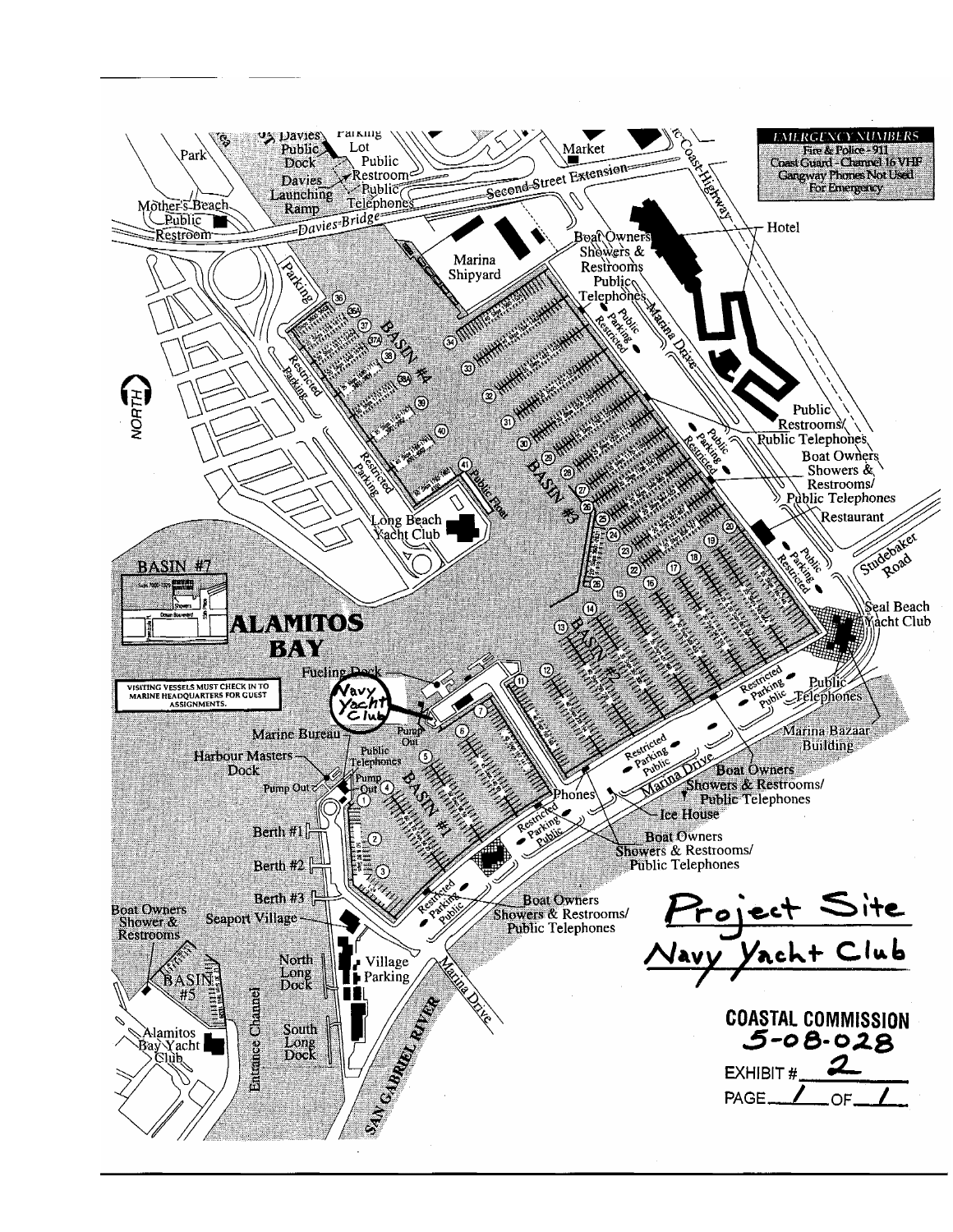